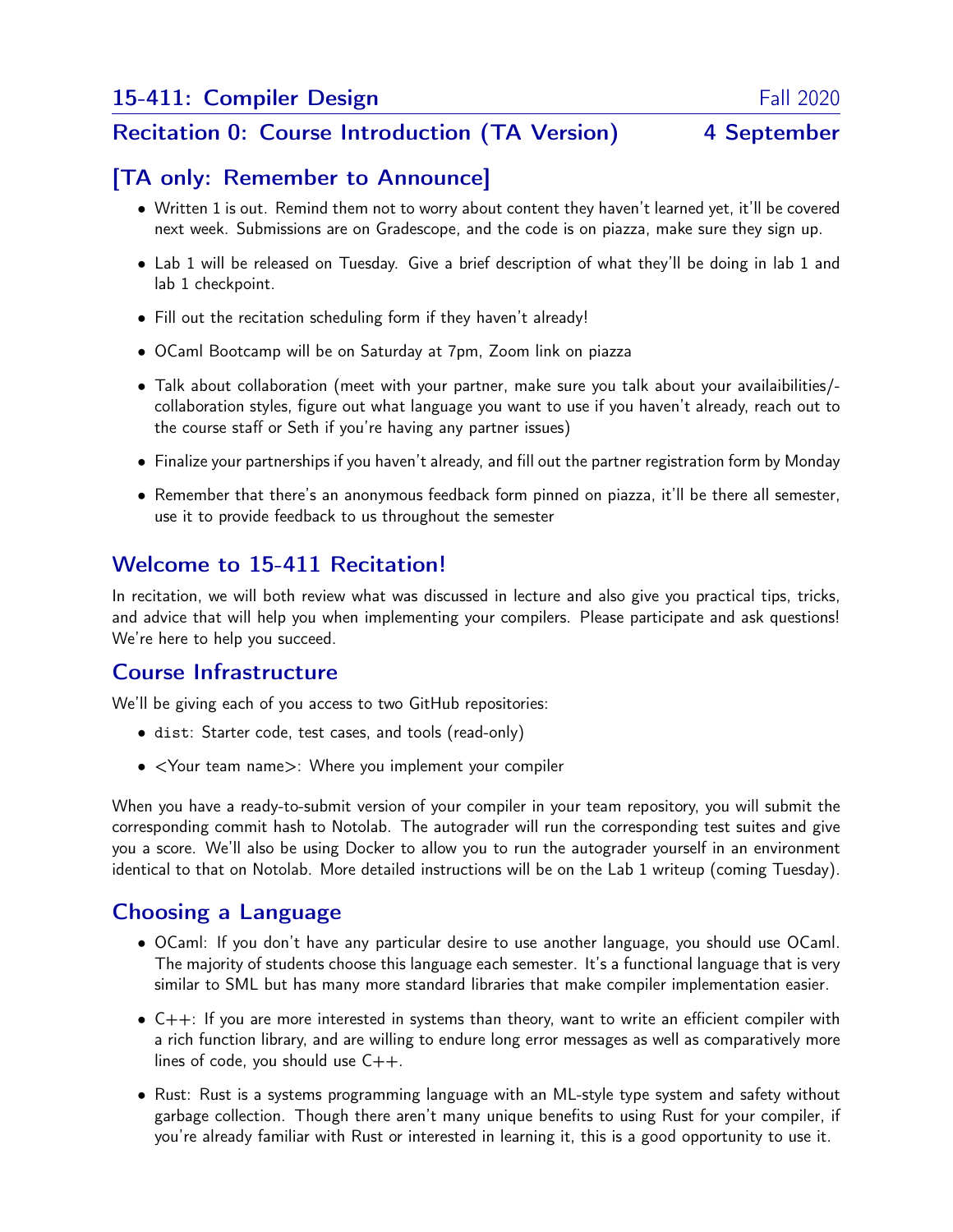• Other: If you choose to use a language outside the list of recommended functional languages, be sure that you are familiar with the language and that it has the libraries and features you will need to make compiler implementation easier.

### **Collaboration**

Here are a few tips for getting started collaborating on Lab 1 with your partner:

- You absolutely need to set up at least two meetings per week with your partner. Expect each of the meetings to last at least two hours. Use this time to discuss the overall architecture of your implementation and divide up the work.
- In your first meeting, you should spend a lot of time talking about your collaboration styles and making plans of attack.
- Use GitHub pull requests to read and review your partner's code. One partner makes a pull request, and the other reads it, makes comments, and eventually merges it into master.
- It might be tempting to divide the work between frontend and backend, but this is usually a bad idea because (1) the backend will require more work than the frontend and (2) it will be harder for both partners to gain knowledge of the entire system.
- Since Lab 1 is significantly easier than the later labs, it is highly recommended that you spend time on your register allocator. You'll save time later on and be able to focus on other parts of the compiler. Lab 1 checkpoint is intended to help you with this.

#### Liveness Analysis

The first step in assigning registers is to determine which temps interfere with each other. If a temp is defined on line  $\ell$ , it interferes with all variables in liveout( $\ell$ ). We use the following rules to construct live-in and live-out sets:

$$
\text{LiveIn}(\ell) = \text{Uses}(\ell) \cup (\text{LiveOut}(\ell) - \text{Defs}(\ell))
$$
\n
$$
\text{LiveOut}(\ell) = \bigcup_{s \in \text{succ}(\ell)} \text{LiveIn}(s)
$$

The following is an program in 3-address abstract assembly.

```
1 main:
2 x \le -423 \text{ } t1 \leftarrow 24 t2 <− x % t1
5 if (t2 == 0) then goto L1 else goto L2
6 L1:
7 x \leftarrow x + 18 z <− 1
9 goto L3
10 L2:
11 t3 \le -112 z \leftarrow t3 * -113 goto L3
14 L3:
15 %eax <− z * x
16 return
```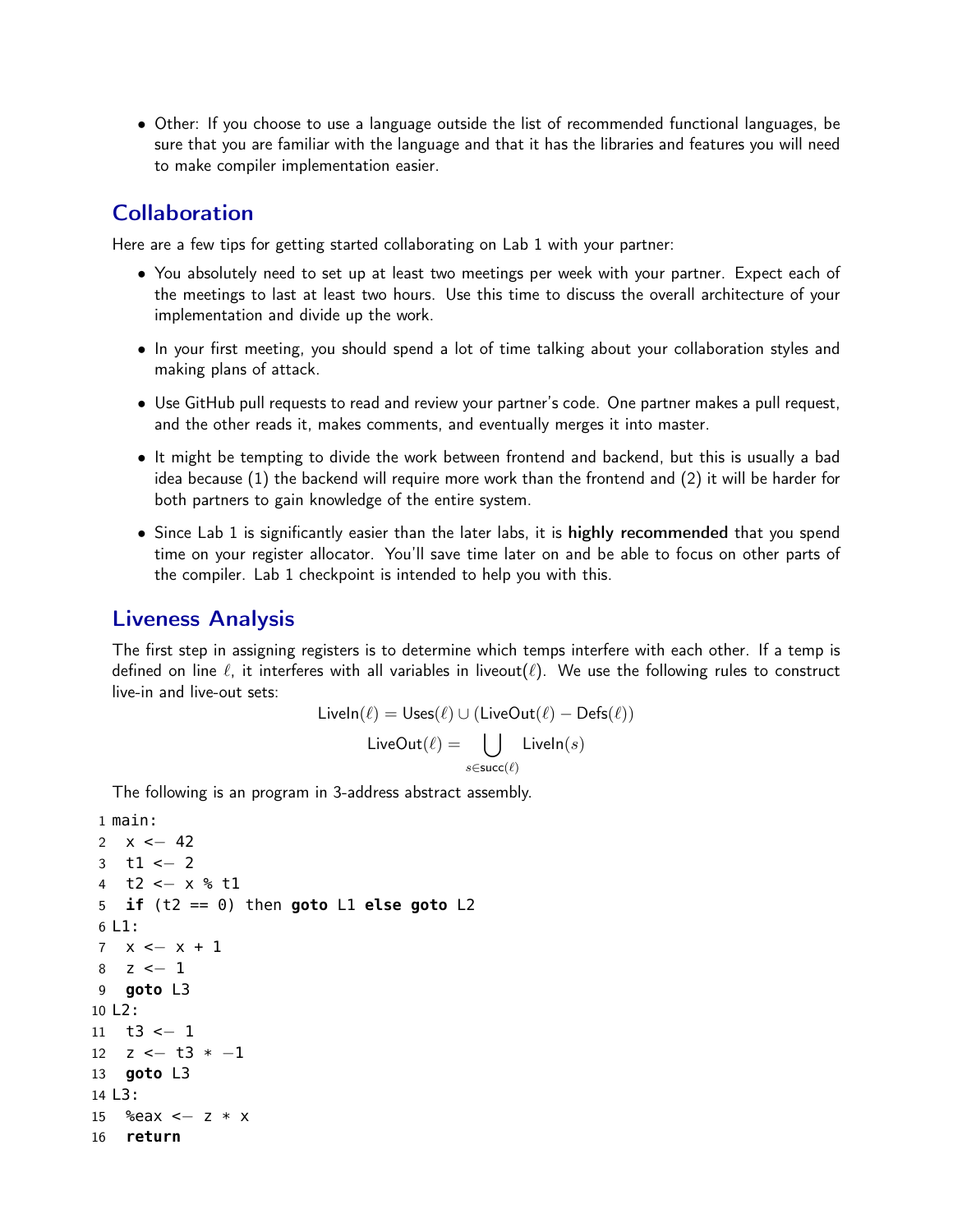# Checkpoint 0

Analyze the above program to determine the live-out and live-in sets at each of the lines. Then draw the interference graph.

```
l.2: def: x, use: none, liveout: x, livein: none
l.3: def: t1, use: t1, liveout: x, t1, livein: x
l.4: def: t2, use: x, t1, liveout: t2, x, livein: x,t1
l.5: def: none, use: t2, liveout: x, livein: t2,x
l.7: def: x, use: x, liveout: x, livein: x
l.8: def: z, use: none, liveout: z,x, livein: x
l.11: def: t3, use: none, liveout: t3, x, livein: x
l.12: def: z, use: t3, liveout: z,x, livein: t3, x
l.15: def: %eax, use: z,x, liveout: none, livein: z,x
```
The interference graph is a star with x in the middle, and %eax is by itself.

# Spilling

Recall that we assign registers by coloring the interference graph (we'll see an algorithm for this in class on Tuesday). However, oftentimes the number of colors required to color the graph is larger than the maximum number of registers we have available. When this occurs, we have to choose some temps to store on the stack. This is called spilling.

A naive strategy is to color the graph with as many colors as required, and then arbitrarily choose colors to be stored on the stack until the rest can be stored in registers. However, this can be optimized.

# Checkpoint 1

Brainstorm some relevant features to consider when deciding which temps to spill.

- Degree in the interference graph (spill higher degree temps)
- Length of live range (spill temps with longer live ranges)
- Number of uses (spill temps with fewer uses)
- Location of use (spill temps we aren't going to use for a while)